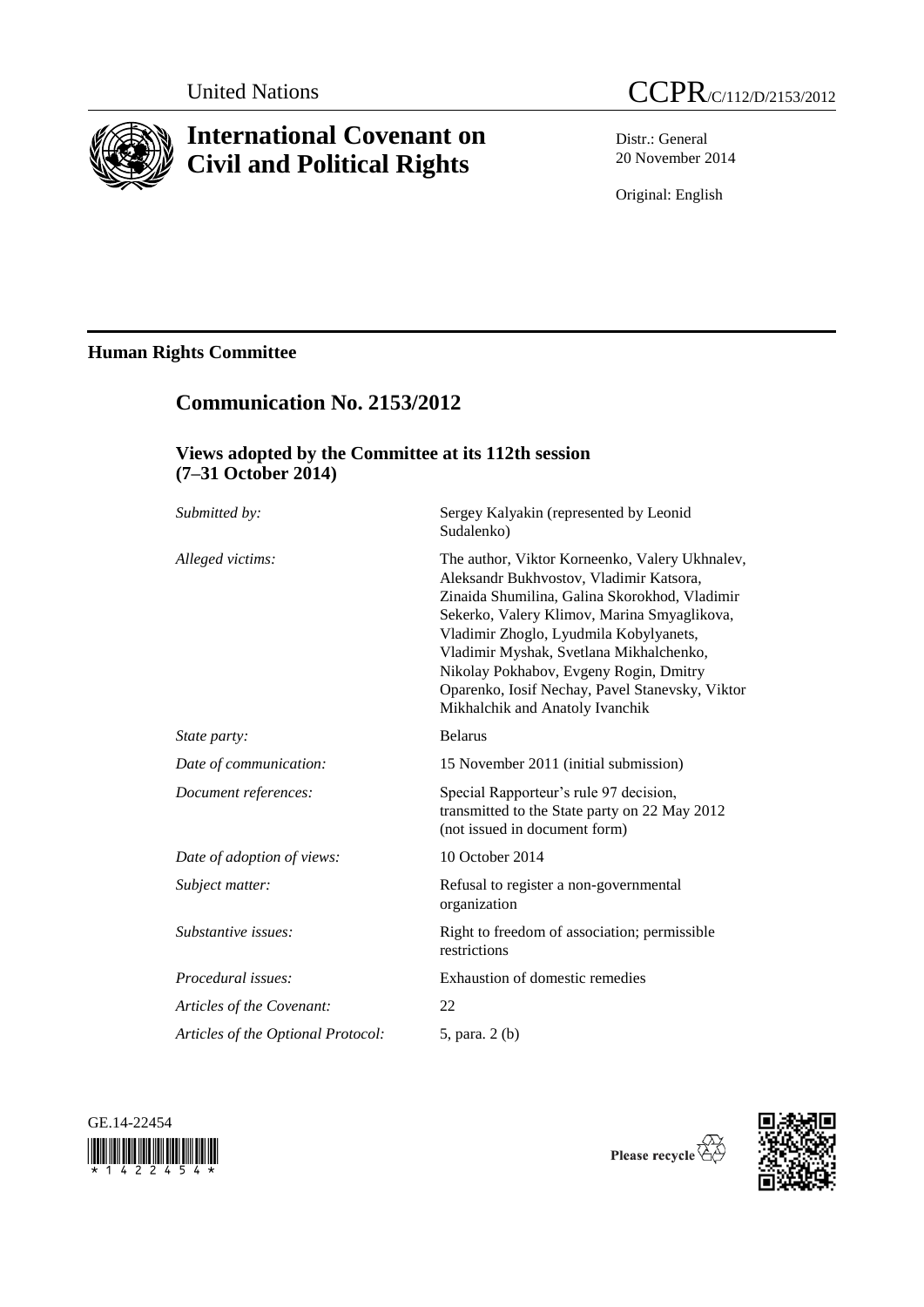# **Annex**

# **Views of the Human Rights Committee under article 5, paragraph 4, of the Optional Protocol to the International Covenant on Civil and Political rights (112th session)**

concerning

# **Communication No. 2153/2012**\*

| Submitted by:          | Sergey Kalyakin (represented by Leonid<br>Sudalenko)                                                                                                                                                                                                                                                                                                                                                           |
|------------------------|----------------------------------------------------------------------------------------------------------------------------------------------------------------------------------------------------------------------------------------------------------------------------------------------------------------------------------------------------------------------------------------------------------------|
| Alleged victims:       | The author, Viktor Korneenko, Valery Ukhnalev,<br>Aleksandr Bukhyostov, Vladimir Katsora,<br>Zinaida Shumilina, Galina Skorokhod, Vladimir<br>Sekerko, Valery Klimov, Marina Smyaglikova,<br>Vladimir Zhoglo, Lyudmila Kobylyanets,<br>Vladimir Myshak, Svetlana Mikhalchenko,<br>Nikolay Pokhabov, Evgeny Rogin, Dmitry<br>Oparenko, Iosif Nechay, Pavel Stanevsky, Viktor<br>Mikhalchik and Anatoly Ivanchik |
| <i>State party:</i>    | <b>Belarus</b>                                                                                                                                                                                                                                                                                                                                                                                                 |
| Date of communication: | 15 November 2011 (initial submission)                                                                                                                                                                                                                                                                                                                                                                          |

*The Human Rights Committee*, established under article 28 of the International Covenant on Civil and Political Rights,

*Meeting on* 10 October 2014,

*Having concluded* its consideration of communication No. 2153/2012, submitted to the Human Rights Committee by Sergey Kalyakin et al. under the Optional Protocol to the International Covenant on Civil and Political Rights,

*Having taken into account* all written information made available to it by the author of the communication and the State party,

*Adopts* the following*:*

# **Views under article 5, paragraph 4, of the Optional Protocol**

1. The author of the communication is Sergey Kalyakin, a Belarusian national born in 1952. He submits the communication on his own behalf and on behalf of 20 other

<sup>\*</sup> The following members of the Committee participated in the examination of the present communication: Yadh Ben Achour, Lazhari Bouzid, Christine Chanet, Cornelis Flinterman, Yuji Iwasawa, Walter Kälin, Zonke Zanele Majodina, Gerald L. Neuman, Sir Nigel Rodley, Victor Manuel Rodríguez-Rescia, Fabian Omar Salvioli, Dheerujlall B. Seetulsingh, Yuval Shany, Konstantine Vardzelashvili, Margo Waterval and Andrei Paul Zlătescu.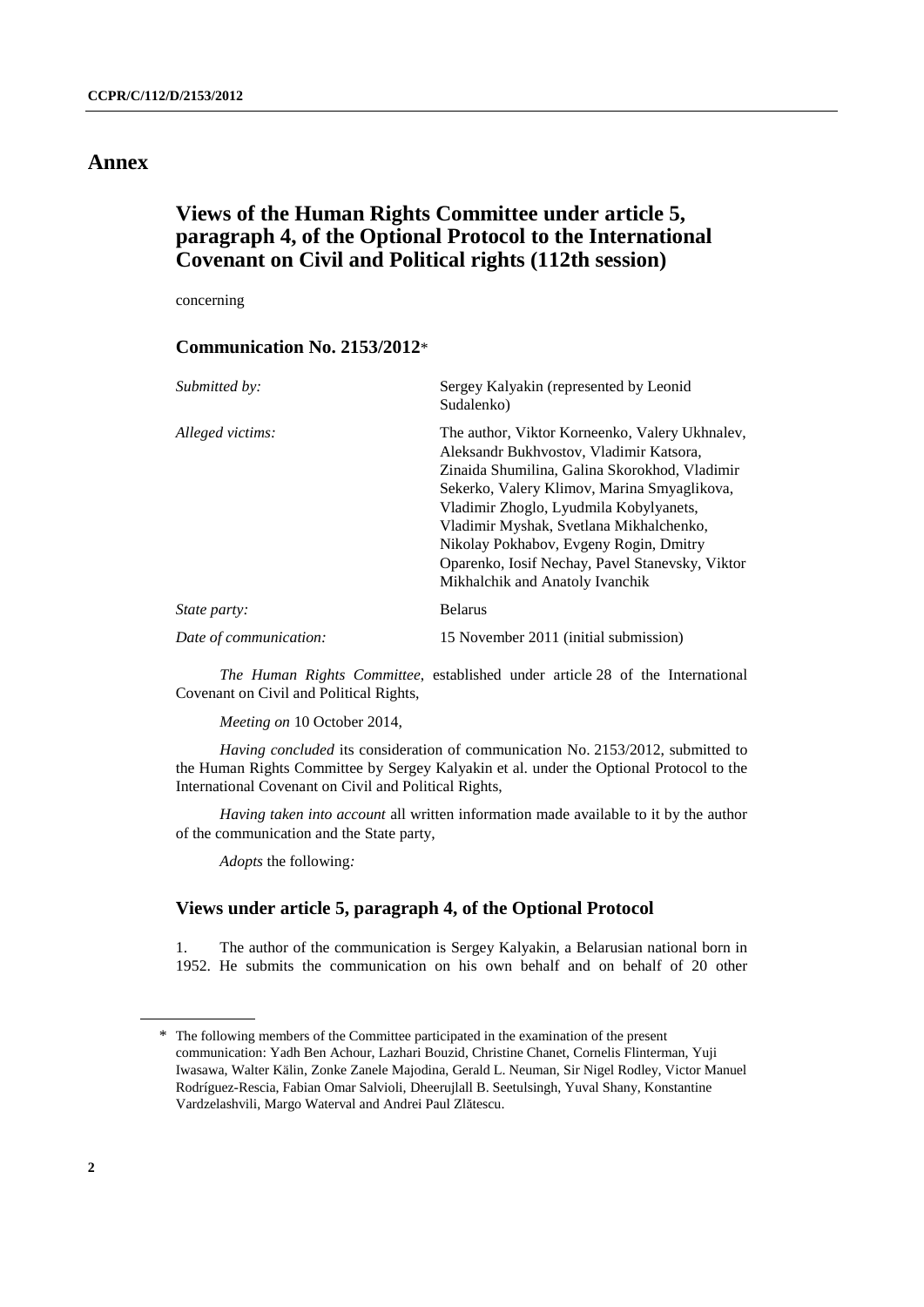Belarusian citizens, all residing in Belarus.<sup>1</sup> He claims that they are all victims of violations by Belarus of article 22, paragraphs 1 and 2, read in conjunction with article 2, paragraph 2, of the International Covenant on Civil and Political Rights. The Optional Protocol entered into force for the State party on 30 December 1992.

## **The facts as submitted by the author**

2.1 On 24 June 2011, as members of the council of the association that they had founded together, the author and two of the alleged victims submitted an application to the Ministry of Justice for registration of a non-governmental human rights association, "For Fair Elections".

2.2 On 21 July 2011, the Ministry of Justice denied registration on the grounds that the application was not in compliance with the requirements of article 15, paragraph 3, of the Law on Public Associations of 4 October 1994.<sup>2</sup> In particular, the Ministry of Justice claimed that it had not been provided with a list of the founders of the association; that the record of its constituent assembly had not been signed by the chair; and that there were some concerns with regard to a letter of guarantee confirming the allocation of office space to the association.

2.3 On an unspecified date, the author and the alleged victims filed a complaint against the decision of the Ministry of Justice at the Supreme Court. They claimed that the arguments of the Ministry of Justice were factitious and based on allegations, rather than facts, and that in fact, the denial was groundless and unlawful. They argued that the constituent assembly had been held in compliance with the Law on Public Associations and that they had submitted all the necessary documents to register the association.

2.4 On 21 September 2011, the Supreme Court rejected the claim on grounds similar to those relied on by the Ministry of Justice. The Supreme Court did not specify which legitimate aims required the imposition of restrictions on the rights of the author and the alleged victims. The decision became final on the same date. The author claims that the decisions of the Supreme Court are not subject to appeal, as the Supreme Court is the highest court in Belarus, and adds that domestic law does not provide for a right of individual petition to the Constitutional Court.

2.5 On 5 March 2013, the Prosecutor General's Office dismissed the author's request, submitted on 23 April 2012, to initiate a supervisory review of the decision of the Supreme Court of 21 September 2011. In that connection, the author submits that the supervisory review cannot be considered an effective remedy, because its initiation is dependent on the discretionary power of a judge or prosecutor. He refers to the Committee's jurisprudence to the effect that domestic remedies should be both available and effective.

2.6 The author submits that domestic remedies have been exhausted.

# **The complaint**

3.1 The author claims that the refusal to register the human rights association was not necessary in the interests of national security or public safety, public order, the protection of public health or morals, or the protection of the rights and freedoms of others, and therefore amounts to a violation of his rights and those of the alleged victims under article 22, paragraph 2, read in conjunction with article 2, paragraph 2, of the Covenant.

 $1$  The author has a signed authorization to act on behalf of all 20 co-authors.

<sup>&</sup>lt;sup>2</sup> Available from [http://www.legislationline.org/topics/country/42/topic/1.](http://www.legislationline.org/topics/country/42/topic/1)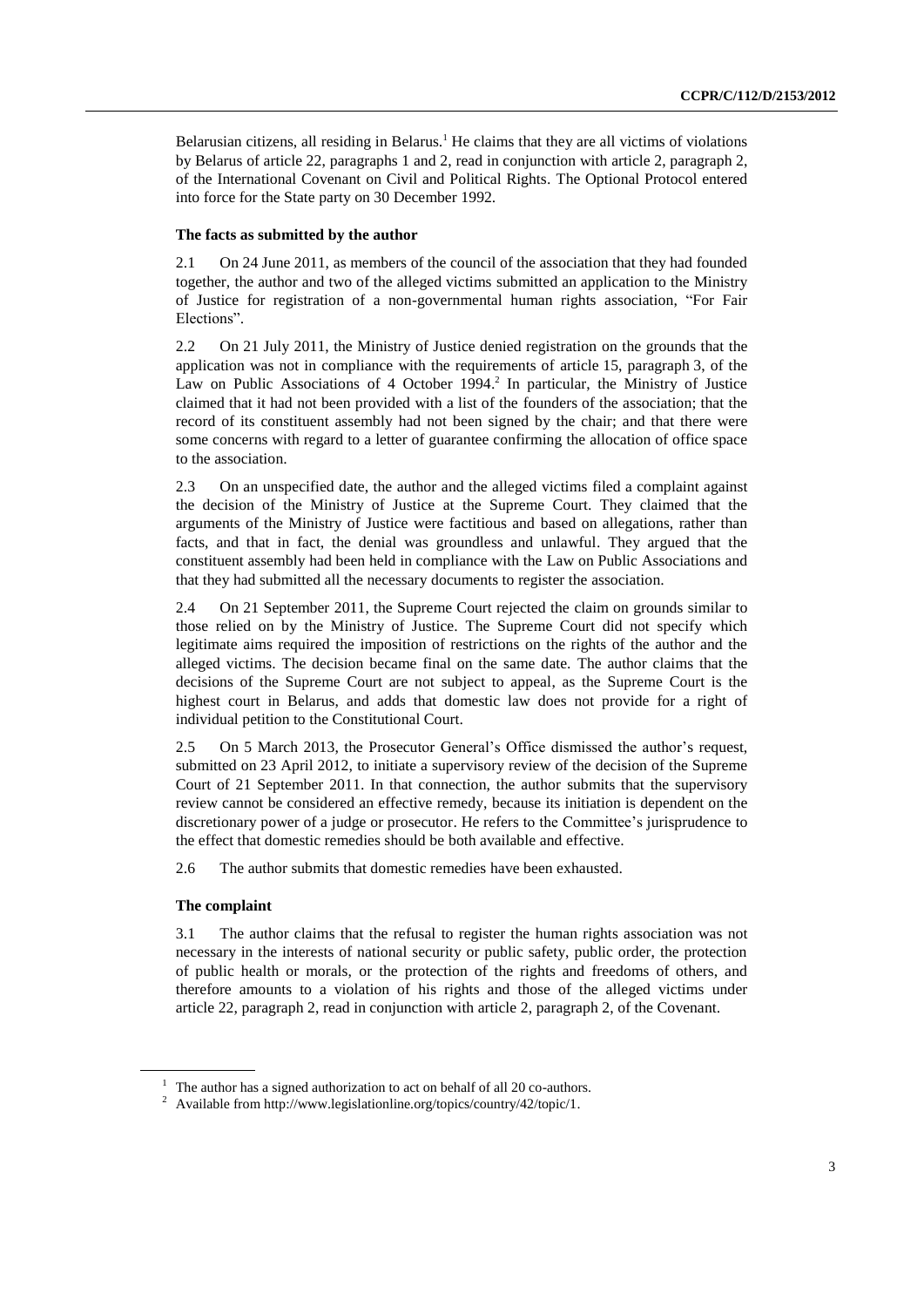3.2 He submits that the Supreme Court failed to assess his claim, bearing in mind the provisions of the Covenant. Pursuant to articles 26 and 27 of the Vienna Convention on the Law of Treaties of 1969, Belarus is bound by the Covenant, it should perform it in good faith and it may not invoke the provisions of its internal law as justification for its failure to perform the Covenant. According to article 33 of the Belarusian Law on International Treaties, universally recognized principles of international law and provisions of international treaties in force in respect of Belarus form an integral part of domestic law. According to article 20 of the Universal Declaration of Human Rights, everyone has the right to freedom of peaceful assembly and association. The right to freedom of association is enshrined in article 22 of the Covenant and can only be restricted for one of the legitimate aims contained therein.

3.3 The author claims that the interference by the State party with his and the alleged victims' right to freedom of association on the ground that they failed to comply with the procedure for registration of public associations, established under the Law on Public Associations, was not justified by any of the legitimate aims contained in article 22, paragraph 2, of the Covenant.

3.4 The author further refers to article 7 of the Constitution of Belarus, according to which Belarus is bound by the principle of the rule of law. Belarus recognizes the priority of universally recognized principles of international law and ensures the compliance of its legislation with such principles. By becoming a party to the Covenant, Belarus undertook to respect and ensure the rights enshrined therein and to take legislative and other measures, which would be necessary to give effect to those rights. The author refers to the Committee's jurisprudence in *Park* v. *Republic of Korea* in support of his argument about the priority over its domestic law of the obligations of the State party under the Covenant.<sup>3</sup> He emphasizes that Belarus has not made a declaration under article 4 of the Covenant on the existence of a public emergency and that it was derogating from certain rights set out in the Covenant on that basis.

3.5 The author adds that, since 2006, domestic law has imposed criminal liability for operating unregistered organizations. He claims therefore that he and the alleged victims could be subject to criminal liability should they pursue their activities jointly with other members of the association, as reflected in its statutes.

### **State party's observations on admissibility**

4. On 19 July 2012, the State party challenged the admissibility of the communication. It argues that the communication was not submitted by the author but by a third party on his behalf. It also argues that the domestic remedies have not been exhausted, as the author has admitted that he did not request the Prosecutor General to initiate a supervisory review of the decision of the Supreme Court of 21 September 2011. <sup>4</sup> The State Party therefore considers that the communication was registered in violation of articles 1 and 2 of the Optional Protocol. It submits that it "has discontinued proceedings regarding the communication and will dissociate itself from the views that might be adopted on it by the Committee."

<sup>3</sup> Communication No. 628/1995, *Tae Hoon Park* v. *Republic of Korea*, Views adopted on 20 October 1998, para. 10.4.

<sup>&</sup>lt;sup>4</sup> While the State party argues to the contrary, the author and two of the alleged victims submitted a request for a supervisory review on 23 April 2012, which was rejected on 5 March 2013 (see para. 2.5 above).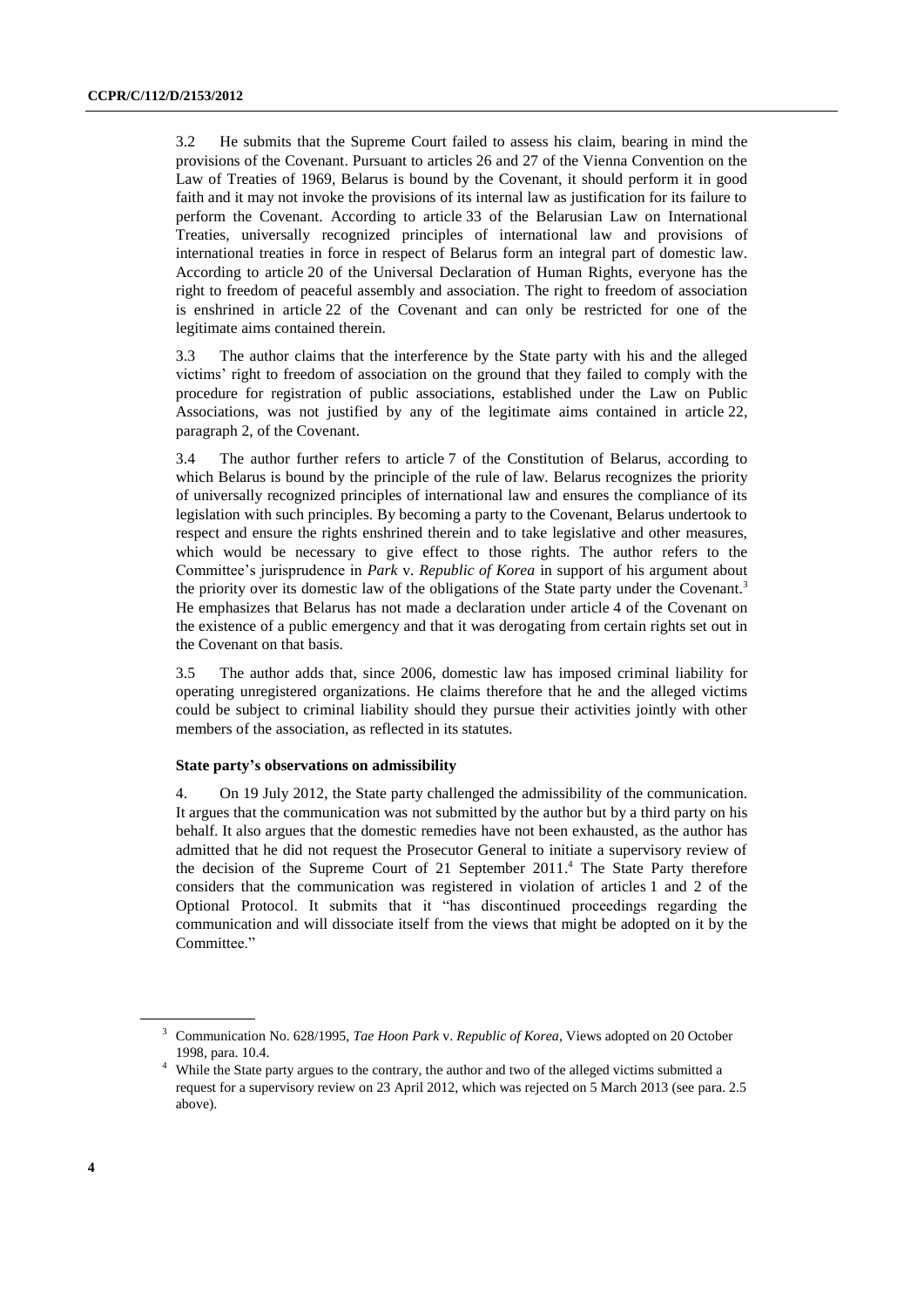## **Author's comments on the State party's observations on admissibility**

5.1 On 4 September 2012, the author questioned the argumentation of the State party regarding the admissibility and registration of the communication. He submits that, in line with the Committee's jurisprudence, authors are requested to exhaust domestic remedies which are not only available but also effective. Remedies are effective if they offer a reasonable prospect of obtaining effective redress. In that regard, the author notes that the Committee has held on numerous occasions that a supervisory review is a discretionary review process, which does not constitute an effective remedy for the purposes of exhaustion of domestic remedies.<sup>5</sup>

5.2 The author reiterates that he has not applied to the Prosecutor General's Office under the supervisory review procedure, as only a cassation appeal would result in a substantive review of the case. An application for a supervisory review cannot, therefore, be considered an effective remedy. Furthermore, such an application is examined by the prosecutor unilaterally, is limited to procedural issues and does not permit a review of the facts and evidence.

5.3 Further, the author argues that by becoming a party to the Optional Protocol, the State party recognized the Committee's competence to consider individual communications, to determine whether there has been a violation of the Covenant. Under article 2 of the Covenant, the State party undertook to ensure that any person within its jurisdiction should be provided with an effective remedy. Having recognized the Committee's competence to determine the effectiveness of domestic remedies in individual communications, the State party is under an obligation not only to comply with the provisions of the Covenant and its Optional Protocol, but also to take into account the Committee's general comments. The Committee's integral role under the Covenant includes the interpretation of its provisions and the development of jurisprudence.<sup>6</sup> By refusing to recognize the Committee's standards, practices, working methods and case law, the State party therefore denies its competence to interpret the provisions of the Covenant, which runs counter to its object and purpose. The author maintains that the State party must not only implement the Committee's decisions, but also recognize its standards, practices, working methods and case law, by virtue of the international law principle of *pacta sunt servanda*.

### **State party's additional observations on admissibility**

6. On 4 January 2013, the State party reiterated its position of 19 July 2012 regarding the communication.

## **Issues and proceedings before the Committee**

### *The State party's lack of cooperation*

7.1 The Committee notes the submission of the State party that there are no legal grounds for the consideration of the present communication, insofar as it was registered in violation of articles 1 and 2 of the Optional Protocol, because it was submitted by a third party (a lawyer) on behalf of the author and the alleged victims, claiming a violation of

<sup>5</sup> Reference is made to communication No. 1418/2005, *Iskiyaev* v. *Uzbekistan*, Views adopted on 20 March 2009 and to European Court of Human Rights decision No. 47033/99, *Tumilovich* v. *Russia*, of 22 June 1999.

<sup>6</sup> Reference is made to the Committee's general comment No. 33 (2008) on the obligations of States parties under the Optional Protocol to the International Covenant on Civil and Political Rights, paras. 11 and 13.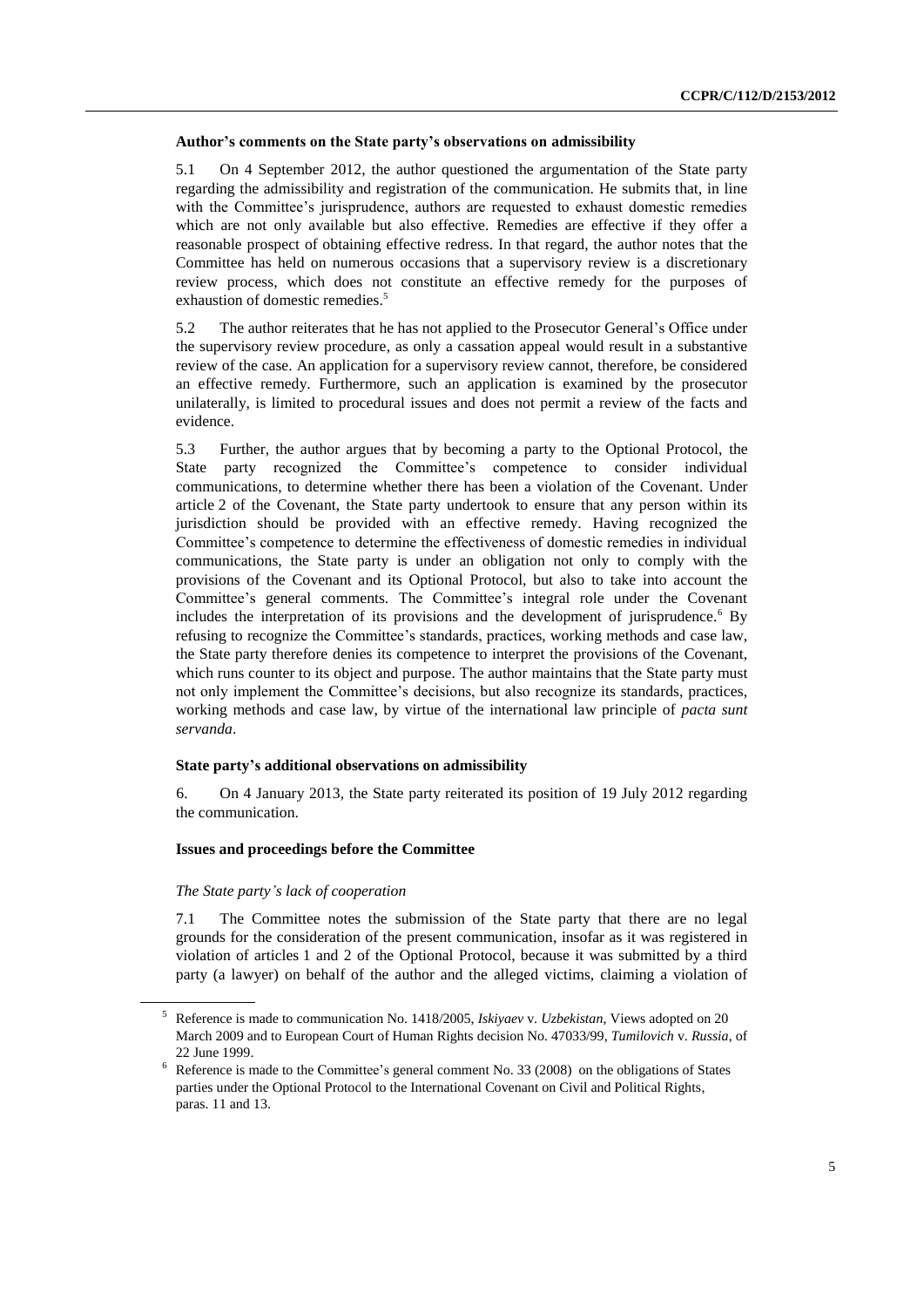their rights, and because domestic remedies have not been exhausted. It notes the statement of the State party that it will "dissociate" itself from the decision of the Committee regarding the communication.

7.2 The Committee recalls that article 39, paragraph 2, of the Covenant authorizes it to establish its own rules of procedure, which the States parties to the Covenant have agreed to recognize. By adhering to the Optional Protocol, a State party to the Covenant recognizes the competence of the Committee to receive and consider communications from individuals claiming to be victims of violations of any of the rights set forth in the Covenant (preamble and article 1). Implicit in the adherence of a State to the Optional Protocol is an undertaking to cooperate with the Committee in good faith so as to permit and enable it to consider such communications and, after examination, to forward its views to the State party and to the individual (article 5, paragraphs 1 and 4, of the Optional Protocol). It is incompatible with those obligations for a State party to take any action that would prevent or frustrate the Committee in its consideration and examination of a communication and in the expression of its Views.<sup>7</sup> It is up to the Committee to determine whether a case should be registered. By failing to accept the competence of the Committee to determine whether a communication should be registered and by declaring outright that it will not accept the Committee's determination of the admissibility and the merits of a communication, the State party has violated its obligations under article 1 of the Optional Protocol to the Covenant.

## *Consideration of admissibility*

8.1 Before considering any claim contained in a communication, the Human Rights Committee must, in accordance with rule 93 of its rules of procedure, decide whether or not the communication is admissible under the Optional Protocol to the Covenant.

8.2 The Committee has ascertained, as required under article 5, paragraph 2 (a), of the Optional Protocol, that the same matter is not being examined under another procedure of international investigation or settlement.

8.3 The Committee takes note of the contention of the State party that the author should have requested the Prosecutor General's Office to initiate a supervisory review of the decision of the Supreme Court. It also takes note of the author's explanation that such a remedy was neither effective nor accessible. It also notes that the author's request of 23 April 2012 for a supervisory review was rejected by the Prosecutor General's Office on 5 March 2013. In the circumstances, the Committee considers that it is not precluded by article 5, paragraph 2 (b), of the Optional Protocol, from examining the present communication.

8.4 The Committee takes note of the author's claim that the State party violated his rights under article 22, paragraph 2, read in conjunction with article 2, paragraph 2, of the Covenant. The Committee considers, however, that based on the material before it, the author has not shown sufficient grounds to support his claim regarding a violation of article 2, paragraph 2, of the Covenant. The Committee therefore considers that the author has not sufficiently substantiated his claim for the purposes of admissibility and concludes that it is inadmissible under article 2 of the Optional Protocol.

<sup>7</sup> See, e.g. communication Nos. 1867/2009, 1936/2010, 1975/2010, 1977/2010, 1978/2010, 1979/2010, 1980/2010, 1981/2010 and 2010/2010, *Pavel Levinov* v. *Belarus*, Views adopted on 19 July 2012, para. 8.2; and communication No. 869/1999, *Piandiong et al.* v. *The Philippines*, Views adopted on 19 October 2000, para. 5.1.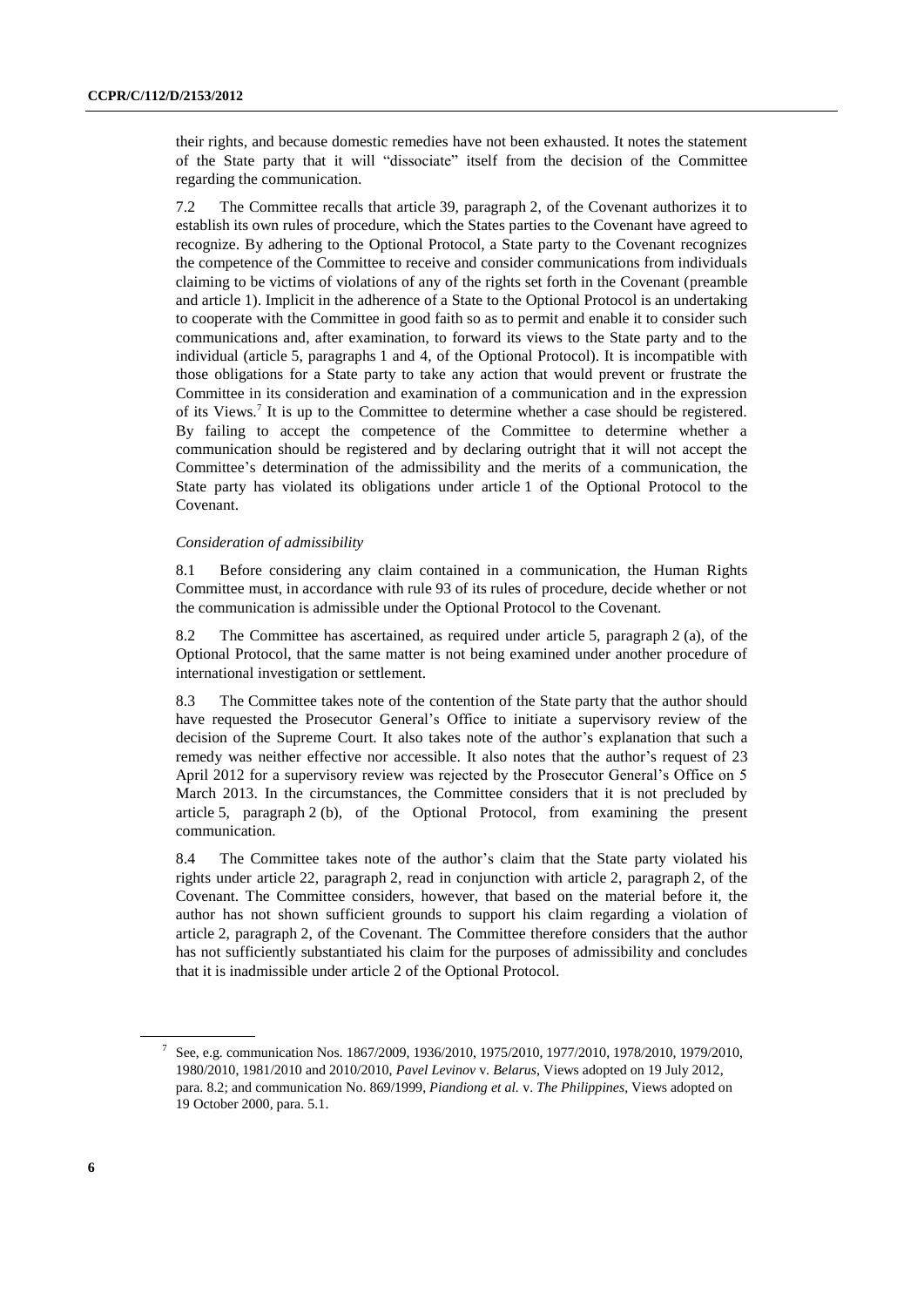8.5 The Committee considers that the author has sufficiently substantiated his claim under article 22, paragraph 1, of the Covenant, for the purposes of admissibility. Accordingly, it declares the communication admissible and proceeds to its examination on the merits.

## *Consideration of the merits*

9.1 The Human Rights Committee has considered the communication in light of all the information made available to it by the parties, as provided under article 5, paragraph 1, of the Optional Protocol.

9.2. The issue before the Committee is whether the refusal of the State party authorities to register the author's human rights association, "For Fair Elections", constitutes an unjustified restriction of the right to freedom of association of the author and the other alleged victims. In that connection, the Committee recalls that its task under the Optional Protocol is not to assess in the abstract laws enacted by States parties, but to ascertain whether the implementation of such laws in the case in question gives rise to a violation of the rights of the author and the alleged victims.<sup>8</sup> The Committee recalls that, in accordance with article 22, paragraph 2, of the Covenant, any restriction on the right to freedom of association must cumulatively meet the following conditions: (a) it must be provided for by law; (b) it may only be imposed for one of the purposes set out in paragraph 2; and (c) it must be "necessary in a democratic society" for achieving one of those purposes.<sup>9</sup> The reference to a "democratic society" in the context of article 22 indicates, in the Committee's opinion, that the existence and operation of associations, including those which peacefully promote ideas not necessarily favourably viewed by the Government or the majority of the population, is a cornerstone of any society.<sup>10</sup>

9.3 In the present case, the registration of the association was denied on the basis of a number of stated reasons. Those reasons must be assessed in the light of the consequences which arise for the author and the alleged victims, as well as their association. The Committee notes that, even though such reasons were prescribed by the relevant law, as it follows from the material before it, the State party has not attempted to advance any argument as to why they are necessary in the interests of national security or public safety, public order, the protection of public health or morals, or the protection of the rights and freedoms of others. In the absence of any other pertinent explanations from the State party, the Committee gives due weight to the author's argumentation, which is confirmed by the decisions of the domestic authorities made available to it, that no explanation was provided by the domestic authorities, particularly the Supreme Court, as to the necessity to restrict the right to freedom of association of the author and the alleged victims, in line with article 22, paragraph 2, of the Covenant.

9.4 The Committee also notes that the denial of registration led directly to the operation of the association on the territory of the State party being unlawful and directly precluded the author and the alleged victims from enjoying their freedom of association. Accordingly, the Committee concludes that the denial of registration does not meet the requirements of article 22, paragraph 2, in relation to the author and the alleged victims. The rights of the

<sup>8</sup> See communication No. 550/1993, *Faurisson* v. *France*, Views adopted on 8 November 1996, para. 9.3.

<sup>9</sup> See, for example, communication No. 1039/2001, *Zvozskov et al.* v. *Belarus*, Views adopted on 17 October 2006, para. 7.2; communication No. 1383/2005, *Katsora, Sudalenko and Nemkovich* v. *Belarus*, Views adopted on 25 October 2010, para. 8.2.

<sup>10</sup> See *Katsora, Sudalenko and Nemkovich* v. *Belarus*, para. 8.2.